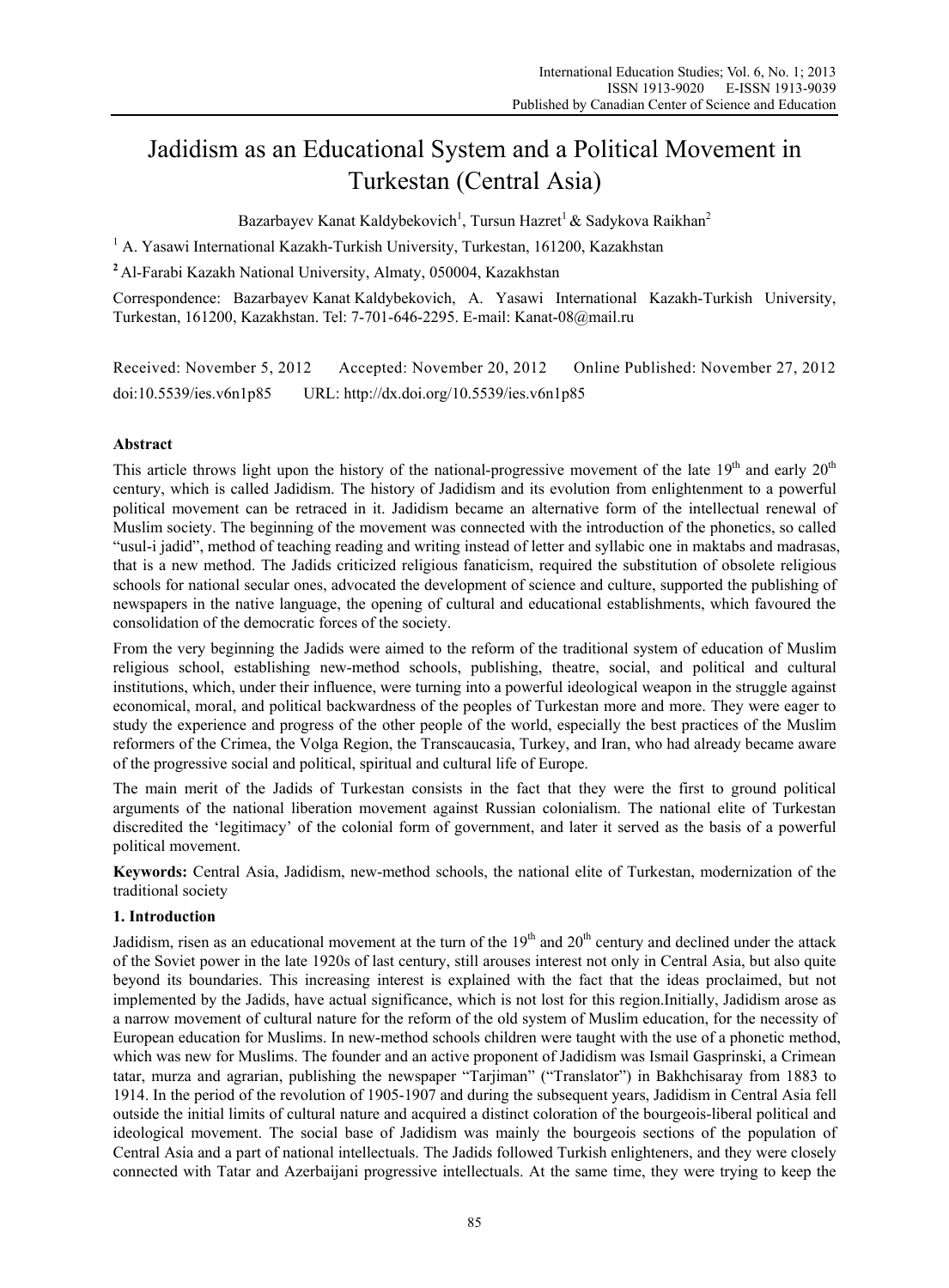masses of revolutionary actions. Before 1917, Central Asian Jadidism failed to acquire certain organizational forms. The Jadids were the name for those who spoke in favour of the need to eliminate some of the vestiges of feudalism, which restricted the rising bourgeoisie, in favour of the limited reform of Islam and religious schools, the adaptation of Islam to the bourgeois development of the borderlands of the Russian Empire and the needs of national bourgeoisie. But the Jadids had neither definite programme nor the leading center and statute. They were grouped around individual Jadid publishing houses, newspapers and magazines, which were legally published in Turkestan and Bukhara, around new-method schools, benevolent societies, etc. The leaders of Central Asian Jadidism were Mahmudkhoja Behbudiy, Munawwar-Qari Abdurashidov, Abdur-Rauf Fitrat, Ubeydulla Khodjaev (Turkestan), Faizullah Khodjaev (Bukhara), Palvan Niyaz Khodja-Yusupov (Khiva), etc. During the political events of 1917, the Jadid movement gained political overtones and became the official ideology of the political movement across the country. The representatives of the movement, leaders of such national political organizations as "Shuro Islamiya", "Shuro Ulema" were the ones who formed the essence of a national idea. The socio-political and social and cultural ideas, raised by them, were widely used among the local population as an alternative to the Soviet module for the modernization of social life. However, the Bolshevik power, backed by the army, did not give an opportunity to realize the Jadids' ideas, and the representatives of Jadidism were subjected to political repression and persecution.

## **2. The Beginning of Jadidism in Turkestan**

The Arabic word 'jadid' (literally 'new') was initially used to call those who being under the influence of the didactic ideas of the prominent Crimean Tatar enlightener Ismail Gasprinski (1851-1914), opened new-method schools, where not only religious, but also secular sciences were taught (Gankevich, 2000).

The emergence of Jadidism associated precisely with these schools ("usul-i jadid"). During his study at the Sorbonne, the founder of new-method schools Ismail Gasprinski familiarized with the new analytical and phonetic method of teaching the alphabet and was eager to reform the obsolete system of Islamic education. On returning home in 1884, he opened a "usul-i jadid" school, where he taught 12 students to read and write for 40 days. Later he wrote: "The result exceeded all my expectations, and then this method was implemented in a few more schools. Visitors from the regions familiarized themselves with these schools and also accepted the new method in more than 200 schools".

I. Gasprinski advocated his ideas from the pages of the newspaper "Tarjimon" ('Translator'), published by him, which opened a new world for its readers, the world of advanced, forward-looking ideas. Among the first subscribers of the newspaper were those from Marghelan, Tashkent, Bukhara, Samarkand, Turkestan, and Akmechet cities. Even the Emir of Bukhara Said Abdullah Ahad Bahodir, who were travelling around the central cities of Russia between 1892 and 1893, made a special trip to Bakhchisaray and met with Gasprinski in February, 1893. The Emir generously rewarded the editor's family and his staff. He made Gasprinski a holder of the Golden Order of the Rising Stars of the third class.At the invitation of the Emir, Gasprinski visited Tashkent, Samarkand and Bukhara for the first time, and with the Emir's permission he opened the first in Turkestan new-method school in Bukhara in 1883. Those who shared his ideas in Samarkand welcomed him warmly in the ancient capital of Amir Temur (Tamerlane) and also opened a new-method school there. The school was opened without official permission of the colonial authorities and was soon closed by the order of the Head of the Educational Department of the territory. The school in Bukhara didn't exist for a long time either.Yet, Gasprinski's ideas penetrated in Turkestan together with a new-method school. From the pages of his newspaper, he appealed to the Muslim people of Russia, who had made a great contribution to the development of the world's civilization and were living in backwardness and ignorance, urging them to become educated and cultured people. Gasprinski acquired hundreds of supporters who promoted and disseminated the ideas of the great teacher. Thus, Gasprinski laid the foundation of the education reform of Turkic peoples. The leaders of the Jadid movement were Munawwar Qari Abdurashidkhanov, Abdullah Awlani, Ubaidullah Khodjaev in Tashkent, Mahmudkhoja Behbudi, Abdukadir Shakuri, Saidakhmad Siddiki-Ajzi in Samarkand, Fitrat, Faizulla Khojaev, Sadriddin Aini in Bukhara, Hamza, Ibrat, Chulpan in the Ferghana Valley, Palvanniyaz Khoji Yunusov and Baba Akhun Salimov in Khiva, and Konurkhoja Khodjikov in Turkestan city. They were the pioneers of Jadid beginnings. Not limiting themselves with the opening of new-method schools in Turkestan, they helped young people to be sent to prestigious educational institutions of Russia, Turkey, Egypt, and Western Europe for study. The Jadids targeted young people to receive education, master secular science, and faithfully serve the people and the motherland as doctors, engineers, lawyers, agronomists, religious leaders, and statesmen. Among the young people who were sent for study from Turkestan to Turkey was Fitrat, the future ideologist and prominent representative of Jadidism, received education in an old school and a madrasa. Once he proved himself as a talented and progressive-minded young man, the Jadids sent him to Turkey for study. Between 1908 and 1913,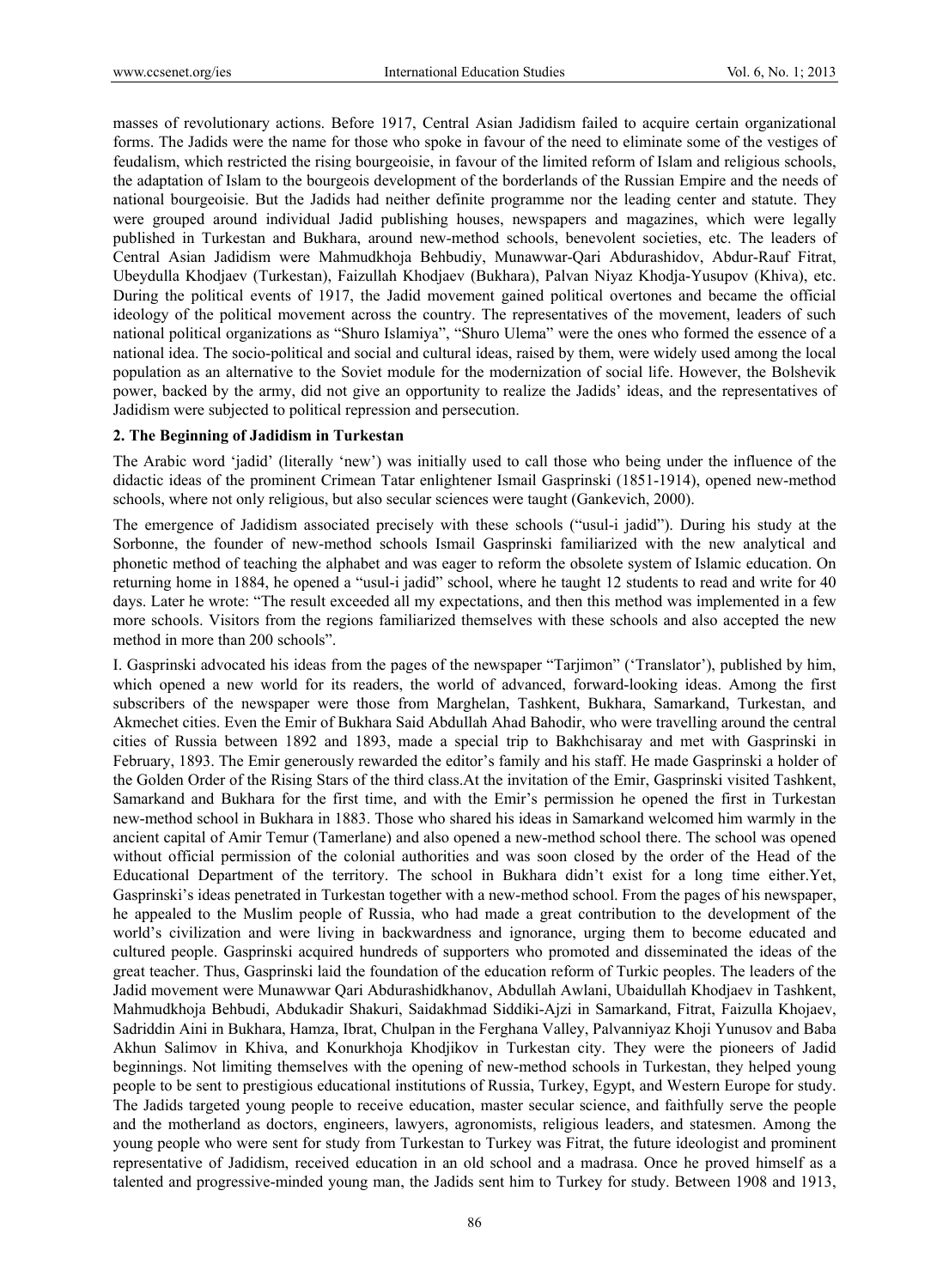Fitrat witnessed the first steps of the Turkish Revolution and its victory over the feudal system. Impressed by what he saw and read, critically reflecting on the events, taking place in Bukhara, he was convinced that the main impediment to progress was the religious fanaticism of the masses. He came to the conclusion that in order to change and improve the lives of working people, in the first place, it was necessary to fight against the darkness of ignorance and its "leaders", to discredit them, to rent off their hypocritical masks. The books "Spor" ('Dispute') and "Indiyski puteshestvennik" ('Indian traveller'), written and published by him in Turkey, ruthlessly exposed the reactionary clergy and state foundations of the Emirate, and being secretly distributed in Bukhara, shook the young people.

The hero of his book says: "Here it is, the sacred Bukhara, educated 400,000 of learned men and sent them to all parts of the world. It used to be the mistress of the powerful scientific forces ... Now, alas! Unfortunately, I realize that this heaven of luminaries in science, this paradise of the world of humanity, this well-maintained home of the world's sciences ... in the presence of all the ways to progress, it became a country, surrounded by mountains of stupidity and put into chains of contempt! Our fathers clearly understood the meaning of the great saying: "Are knowledgeable men and ignorant ones equal to each other?" (Fitrat, 1990).

The message of Fitrat's book, like the goal and all the tasks of Jadidism, purposes to change radically and improve the lives of the miserable, uneducated, wild and poor people through education.

In this analysis, it is possible to reveal the presence of two main factors that influenced the formation of Jadidism in Turkestan. The first factor was generated by the inability of the mechanism of self-renewal of the country's traditional society in the conditions of the colonial power, and this resulted in falling the social development of the local people into stagnation. This situation complicated the process of the acceptance of the elements of civilization of the colonial oppression. The second factor was generated by the colonial superiority of tsarist Russia, setting the goal of Russification of the local population, trampling on their traditions and customs. This goal of modernization accelerated the assimilation of Turkic peoples. Under these circumstances, there arose Jadidism, the best movement that was able to lead society out of the impasse and bring it to the world's civilization, keeping all national traits.

# **3. The Educational Activities of the Jadids**

An extensive system of traditional educational establishments and the Jadid schools, opened at the turn of the century, influenced the level of the education and awareness of the local population. For example, there were 5892 schools and 353 madrasas in the country in the early  $20<sup>th</sup>$  century. (TSGARUz. F.47, Opis' 1, delo 979, list-81(F.47, Inventory 1, file 979. Sheet-81)). Even the tsarist government recognized the fact that the local population had a high level of literacy. On March 14<sup>th</sup>, 1909 governor-general of Turkestan P.I Mischenko wrote to the Minister of Public Education of Russia: "The literacy of the natives of Turkestan, especially in its main regions such as Syrdarya, Ferghana and Samarkand, is at a very high level, which is much higher than that of European Russia. A well-developed system of primary schools (schools), secondary and higher education institutions (madrasas) tightly covered most of the territory".

This traditional educational system, possessing its ideological influence, from the very beginning was tightly controlled by the colonial administration. The decree of the Russian emperor, issued on May 17, 1875, was the ground for the foundation of Turkestan department of educational establishments, which was granted a power to exercise control over the activity of Russian educational establishments, as well as over the national ones. And on March 14 1894, governor-general Vrevsky approved the post of the third inspector of Turkestan public schools, who had the direct oversight of the traditional institutions of the settled and nomadic population. This inspector served as the governing body in madrasas and schools, so Muslim schools completely passed under the control of the department of public education.

Under those circumstances, the educational activities of the Jadids of Turkestan, becoming an alternative to the activity of the colonial administration in the renewal of education in the territory, acquired a reformative character and had a direct influence on the process of the education of the people. Instead of the traditional education, inseparable in its essence from the medieval scholasticism, they proponed a system of schools, where new methods were used in teaching ("Usul-i sovtiya"). Soon the schools became new-method ones ("Usul-i jadid maktablari"). Besides religion, they were teaching science, the Russian, Arabic and Persian languages, and the genesis of the future intelligentsia was formed. At first, the Jadid schools used textbooks written by Tatar and Azerbaijani enlighteners, but later Turkestan Jadids started to publish textbooks and tutorials themselves. In 1903 and 1904, the books "Kitabul-atfol" ("A book for children"), "Muhtasiri zhugrofiya Rusiya" ("Short geography of Russia") by Mahmudkhoja Behbudi, in the following years, the books "Muallem Awwal" ("First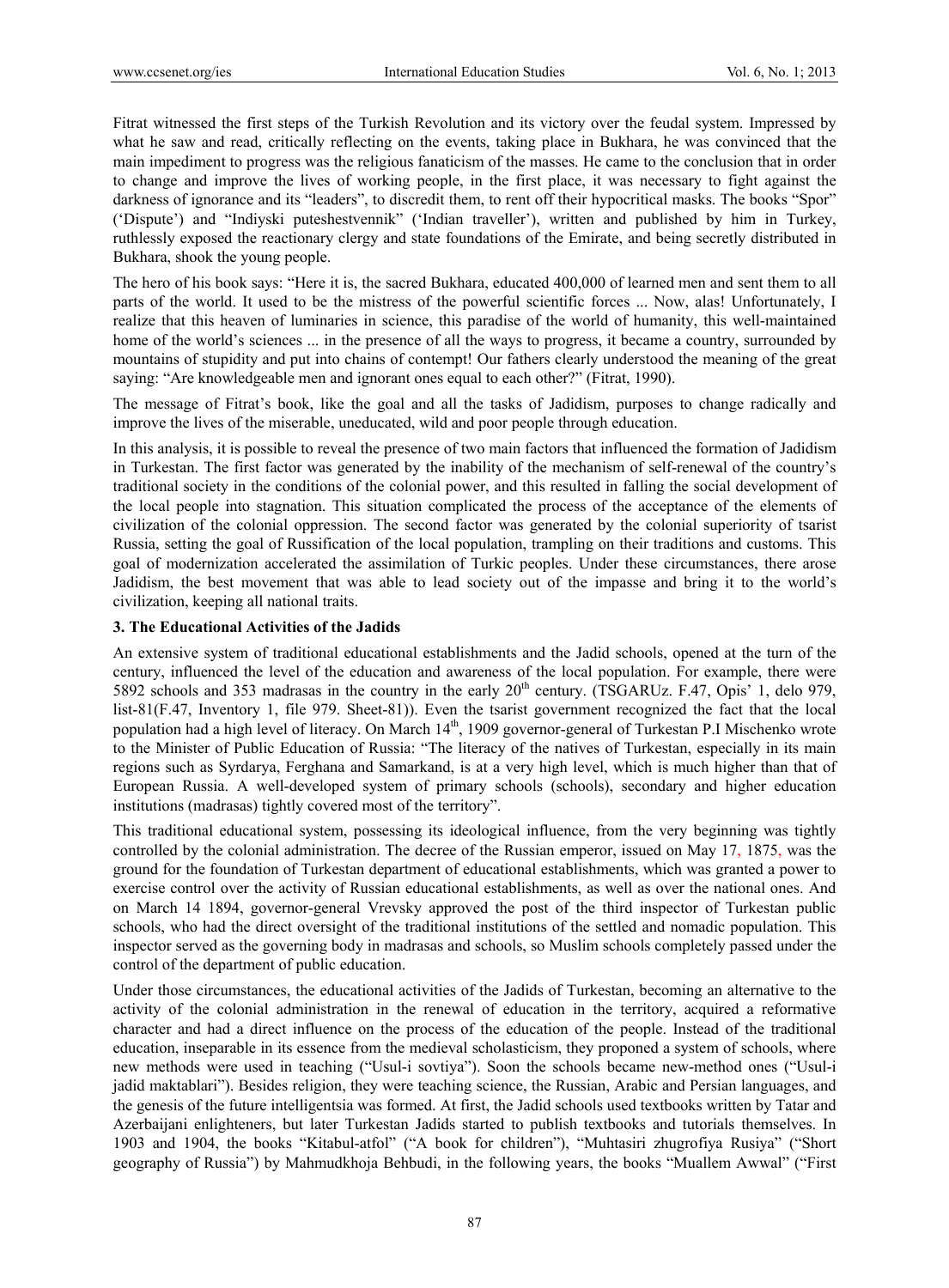Teacher"), "Muallem soniy" ("Second teacher") and others were published, and in 1905, the number of the Jadid schools in the country reached 35 (Tabyshalieva, 1993).

The main advantage of the Jadid schools was that their students mastered literacy in a few months, besides that, the schools were equipped with modern facilities and teaching aids, namely maps, globes, abacus, blackboards, etc. In 1903 and 1904, Mahmudkhoja Behbudi visited St. Petersburg, Moscow, Kazan, Orenburg, and the Crimea, where he met Ismail Gasprinski who made some changes in his projects to reform the society through a humanitarian way and thoroughly fortified him on that way. Adhering to that path of enlightenment, in 1905 he organized a school with new methods of teaching in the village of Kaftarkhona of Samarkand region and began to teach more than forty students for free ["Samarkand". 1906. May 20].

The colonial authorities feared national schools, including the Jadid ones, believing that they and their activities reinforced the anti-colonial struggle. The measures, taken by the official authorities in relation to these concerns and the limitation of the activities of these schools caused discontent of the national elite. As a result, the imperial government was forced to change the policy of public education, undertaken in the territory. The tsarist government, examining the issue very carefully, created special commissions within the department of local educational establishments. The commissions were aimed to support tight control over national schools, and, basing on the information, provided by these commissions; it developed and adopted common rules for the management of new-method schools. On January 25, 1912 governor-general A.I. Semenov approved the rules, where the requirement was stated: "Secondary new-method schools are opened with the permission of the inspection of public schools. It should be offered to urban and rural communities, which are the founders of the schools, to adopt the nationwide Russian language for children's education"(TSGARUz. F. 47, Opis' 1, delo 149, list-10 (Inventory 1, File 149. Sheet-10).

Progressive youth, feeling the breath of a new historical time, took up the study of the Russian language. In her recollections, Kholida Ayni (Ayni, 1982), the daughter of the famous Jadid writer Sadriddin Ayni, gives a conspicuous fact about her father. In August 1915, the kushbegi summoned 50 Bukharan Jadids and made each of them write a note saying that they would not read the above-mentioned newspaper. These facts indicate that not only colonial authorities, but also the conservative forces of the country fought against the Jadids' ideas.

The Interior Ministry, which gave a special importance to the Jadid schools as a strategic object, on September 22, 1913 sent Turkestan governor-general a special letter that read: "New-method schools by teaching in one (the Turkic language) are campaigning for Muslims' rallying, and their school reformers have the purpose to harm the interests of the Russian statehood and, basing on the religious and national isolation, to unite all Muslims". These two documents became the base for the local colonial power to create obstacles to the movement, supported the interests of the local people in the field of public education.

Publishing activities were widespread along with the educational activities of the Jadids. Many books and periodicals were published in Turkestan. At the beginning of the century, the number of newspapers and magazines was 15. Over the years, Abdollah Avloniy was the editor of the periodicals such as "Khurshid", "Turon", Mahmudkhoja Behbudу edited "Samarkand", "Oyna" ("Mirror"), Munawar Qari Abdurashidkhanov and Mustafa Shokai edited the newspapers "Kengash" and "Birlik tuy", respectively. The latter was published in the indigenous language. Soviet historians one-sidedly characterized these periodicals as reactionary, pan-Islamic, pan-Turkic ones, but the periodicals played a cultural, educational and politically organizational role in the political and moral life of the people.

In their political positions, the Jadids did not expect Russia to be divided; the matter was the co-operation of Muslims, aimed at the destruction of the colonial chains. The Islamic factor became an indicator of the political self-consciousness for the Muslims of Central Asia in their sense of spiritual and cultural solidarity with the Muslims of the other regions of Russia and all the world (Azamkhujaev, 2000).

Gasprinsky's idea of "unity in language, thoughts and work" continued its life among the representatives of Turkestan society as the idea of national renewal, designed to conform the peoples of Central Asia to the world civilization. The system of their beliefs focused on the global human values and was closely linked to the national interests. We see that this movement was not only of local significance, it became a phenomenon, that obtained an extension of human civilization, and enlightenment, the main idea of their programme developed into the idea of political independence of the nation. The main characteristic of the Jadid movement was its Eurasian character, where the struggle for a democratic society, against the colonial government merged with the struggle against the feudal despotism and religious fanaticism. In their program, they considered the escape from colonialism alongside with the elimination of the feudal order.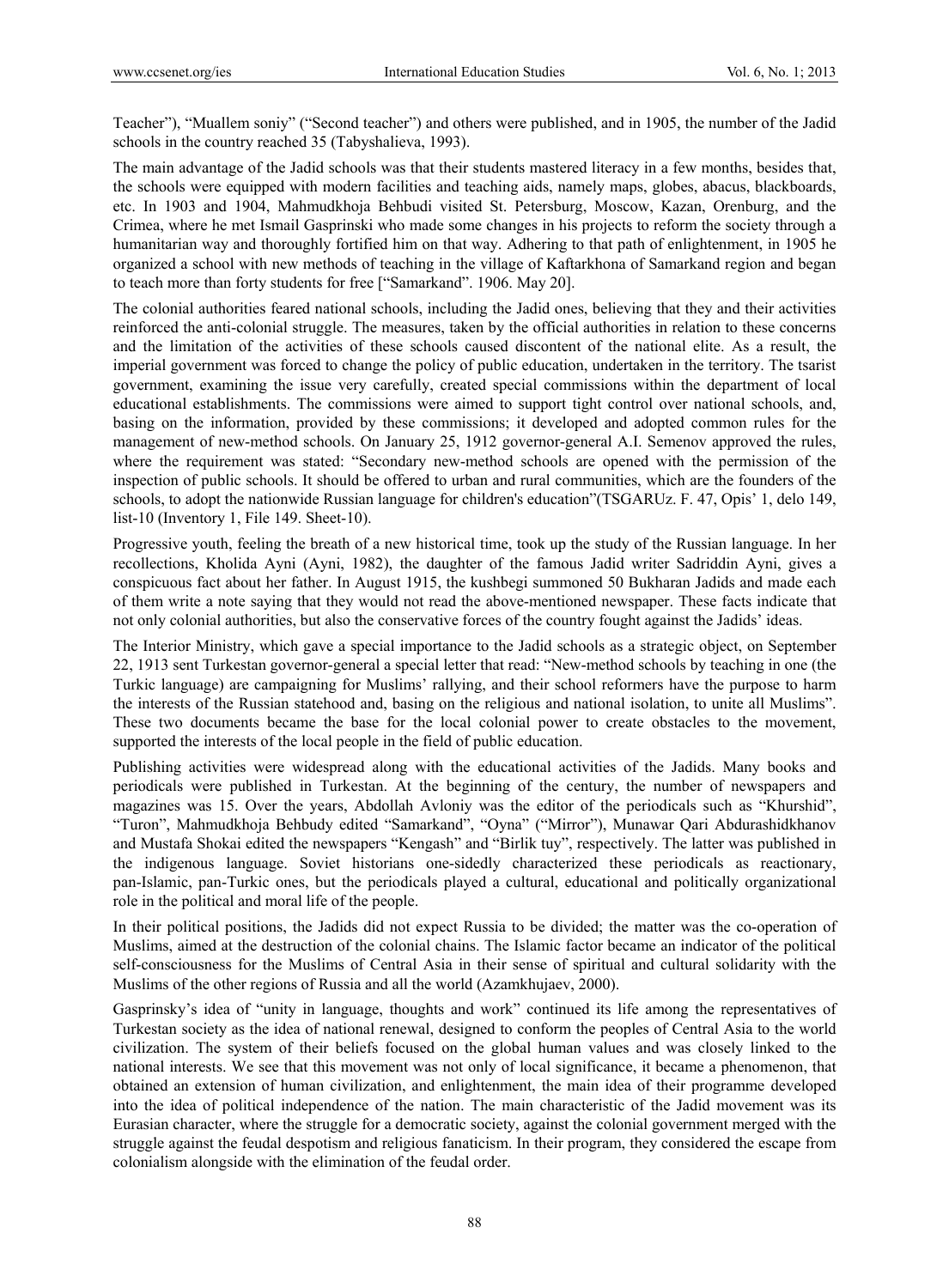Thus, the programme of the Jadids, the main bearers of the ideas of enlightenment in Turkestan in the late 19<sup>th</sup> and the early  $20<sup>th</sup>$  century, was as follows: first, to reform Muslim public education and prepare highly qualified specialists in the essential sectors of culture, science and technology; secondly, with the help of trained professionals to develop the economy, industry and agriculture of Turkestan, making it one of the highly developed cultural, scientific and technical territories of Russia; thirdly, to raise the living standards of the people, to improve their well-being; fourthly, to form the national capital, to promote the increase of the number of rich and wealthy people, and, fifthly, with the help of qualified local professionals to change the infrastructure of the society, that is, to conduct the indigenization of the state apparatus, which was a necessary step in the formation of independent states in Turkestan.

The Jadids' programme of this type could satisfy neither tsarist regime nor Soviet power. They both did everything to prevent and prohibit the activities of the Jadids' and destroy them physically. Soviet authorities, with the help of the writers and journalists who were loyal to them declared the Jadids to be nationalists, ideologues of bourgeoisie and "expose" their actions in the press. The terms "pan-Turkist" and "pan-Islamist" were invented to label them.

Despite such aggressive attacks of the totalitarian regime, the Jadids did not only express the interests "of the local bourgeoisie", but demanded from it, primarily, to care about the quality of their goods, their competitiveness, they advocated the need for purchase of modern equipment and technology from the developed European countries. Consequently, the educational activities of the Jadids may be said to cover not only the sphere of education and culture, but also the economic modernization of the country.

## **4. The Jadids' Concept of the Social and Cultural Modernization of the Society**

The idea of the social and cultural modernization of the society was able to form in the concept of the representatives of the national elite of Turkestan. One of the public figures, who were able to bring this concept to the level of the national idea, was Mahmudkhoja Behbudi, the leader of the Jadids. He came from a religious family, received an excellent religious education, and in 1899, at the age of 25, visited some cities of Russia, the Crimea, Iran, Turkey, and Egypt. During the trip, he was given an opportunity to compare the achievements and shortcomings of the social and political life of the local people with the real situation in Turkestan. As the publisher of the magazine "Oyna" ("Mirror"), he presented his social and political views in "Memoirs of travel". However, as a result of the trip, he realized that many things needed to be changed and improved for progress in Turkestan in tune with the civilizations of those Muslim countries that he visited.

In his articles, Behbudi not only advocated the project of a school reform, but also expressed hope for the further development of the education system on the whole. With these ideas, in 1914 he had a second visit to Turkey, Egypt and other countries, where he remained for eight months. The trip was so successful that after it he became engaged in political activities more actively.

The significance of the Jadid movement is determined not only by the fact that they reformed the Muslim obsolete system of public education, but also their being the founders of the national press, literature and theater. They were truly pioneers, born before their time. As is generally known, the roots of Turkestan literature throw back. However, the coming of the twentieth century demanded of the Jadids the literature that would truly reflect the real life of the people, their worries, anxieties and aspirations that could awaken the people. The Jadids created such literature, which was dear to the people, both in language and in content.

The founders of the new literature were Fitrat and Chulpan. Their poetry, glorifying the ideas of patriotism and love of freedom, had a great influence on the consciousness of the masses. The educational, anti-colonial and freedom-loving ideas of Jadidism found their vivid expression not only in poetry, but also in prose. It is significant that M. Behbudi, before he showed himself as a writer and a publisher, wrote the first Uzbek play "The Patricide" (1911), and the production of it in 1913 is considered to be the birthday of Uzbek theater. Being keenly aware of the value of theater, its effect on the viewer, in the 1910s, he and his followers wrote more than a dozen plays on the burning issues of the day. In the plays, they showed the tragic consequences of the lack of education, drug addiction, weddings that are ruinous for the people, bey-feudal treatment of women, etc. The performances, based on these plays, found a great response among the audience. The first Jadid theater troupes toured with the productions almost all Turkestan and showed that the theater was literature, intended for the general public, and the performance was a novel, the events of which occurred on the stage (Sharipov, 2002).

It should be said that before 1917 the Jadid movement had no its programme. Up until 1917 Fitrat's works "The Dispute" and "An Indian traveler" served as the unofficial programme of the Jadids. "The Project of the Committee of the Young Bukharans in Bukhara", written in 1917 with the participation of Fitrat, is one of the few legal documents, which came to us. Consisting of 13 chapters, such as "Land and water matter", "Waqf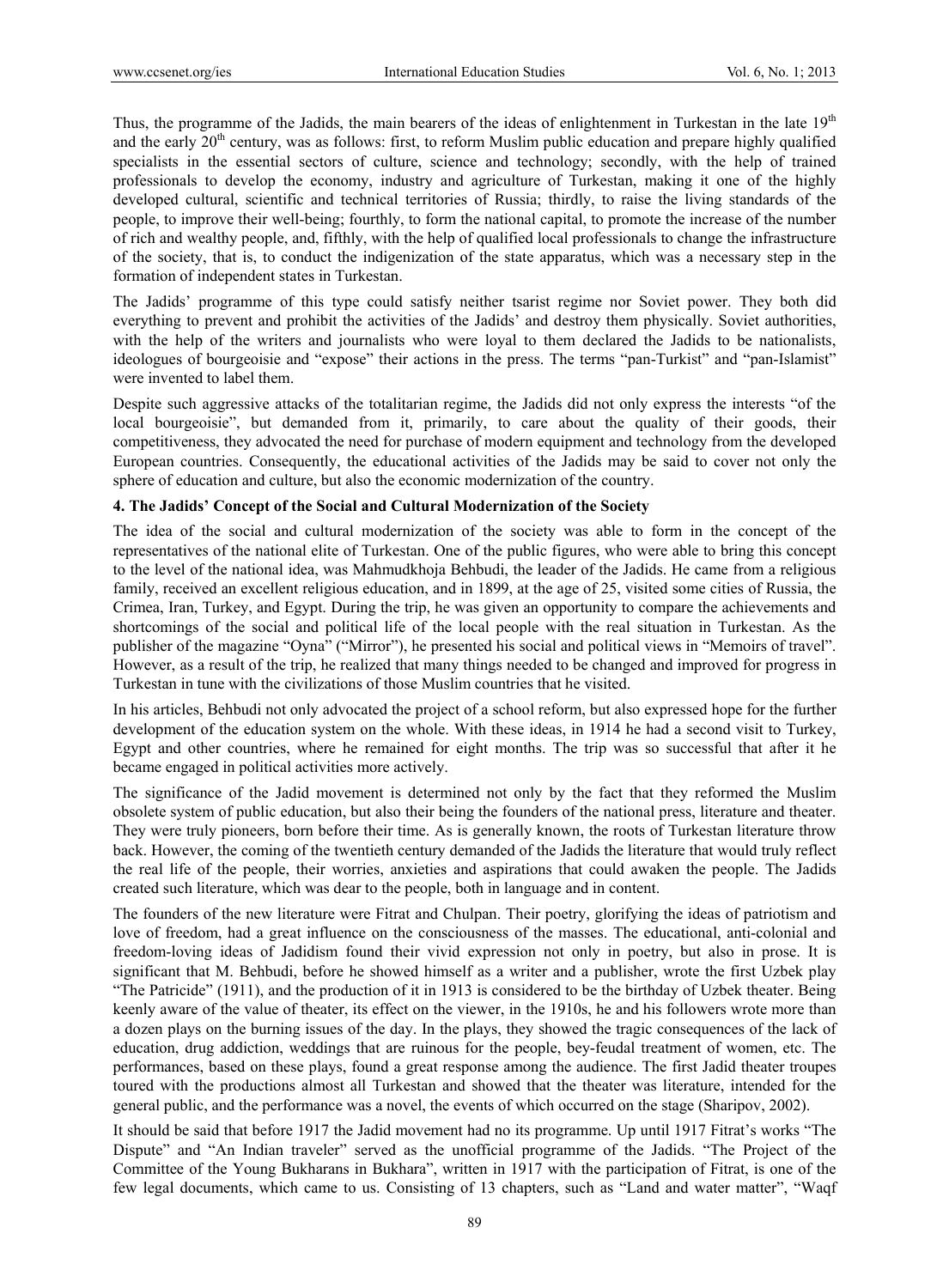lands", "Military science", "Finance", "Internal affairs" and others, the project is more like the political program of the Young Bukharan Party, aimed at gaining power and control of the territory in the future.

Besides that, the project focuses on enlightenment, the main activity of the Jadids. The authors of "The Project" wrote: "The minister of education should be appointed for the leadership of all the schools in the country, opened on public funds, for such actions as the appointment of teachers, opening higher educational establishments, working out curriculum, and so on.

In addition to state and waqf ones, schools can be opened by anyone. No one has the right to interfere with that. Those who graduated from the educational establishment are awarded with diplomas of due form by the Minister of Education with the assistance of the Higher Pedagogical Council. For example, the diploma for the title of a mullah, a teacher, a mufti, a qadi (judge), etc." (Khodjaev, 1970).

In order to explain the situation arisen in the ranks of the Jadids of Bukhara, switched from didactic tasks over to the problems of policy, we think to be necessary to turn to the book "On the history of the revolution in Bukhara" by Faizulla Khodjaev, who led the Young Bukharan Party along with Fitrat.

Referring to the Jadid movement in Bukhara, Fayzulla Khodjaev wrote: "Jadidism experienced a kind of crisis in 1914 and 1915, when under the pressure from a double censorship, the existing newspapers were closed, and the cavils of the emir administration to legal societies were intensified.

Another point contributed to the crisis. On returning home many students having been educated in Constantinople and Orenburg did not agree with their former teachers, the old Jadids. They demanded the advancement of the political moment, a precise formulation of political objectives.

These new requirements caused… the first differentiation of Jadidism, the first division of its ranks into the Jadids of old wing and the left one, consisting mostly of young people.

The former Jadids Fayzulla Khodjaev, Fitrat, Munawwar Qari Abdurashidkhanov and others paid special attention to the training of highly qualified national personnel in the fields of education, science, culture, agriculture, etc. Towards this end, in the early 20s, they sent more than 60 talented Uzbek, Kazakh, Kyrgyz, Tatar, Tajik boys and girls to Germany for study. Galimjan Idrisi, a Tartar, was assigned the leader of the group. The leaders of Bukhara and Turkestan Republics Fayzulla Khodjaev, Turar Ryskulov and others, visiting Germany in 1922 and 1923, always cared about living and studying the youth of Turkestan and restrained the forces, hindering their successful study. An example is their resistance to the slanderous accusations, placed on the pages of the newspaper "Fergana" on June 5, 1923, in the article "Do not want to send students abroad".

In the early 20s, they organized the company "Nashri Maorif" ("Educational Edition"), tried to prevent the destruction of the cultural heritage, i.e. books, monuments, works of applied art, etc. As a result of the expeditions organized by them, "Kutadgu bilig" ("Science to be happy") by Yusuf Balasagun, a masterpiece of medieval Turkish classical literature was found, and subsequently studied and published.

The primary importance of the social and cultural modernization of Turkestan society, conducted by the Jadids, lay in offering national values as an alternative to the class values of the Bolsheviks. The basis for this conclusion was the results of the scientific analysis of the existing facts and information. The formation of the social and cultural development of the newly independent republics of Central Asia in this direction confirms the viability of the ideas, raised by the Jadids in the early twentieth century.

# **5. The Jadids in the Political Life of Turkestan**

Founded after the February Revolution of 1917, the regional representative body "Shuroi Islamia", the Organization of the Muslim Council was created under the influence of All-Russian Muslim movement at the suggestion of the Jadids of Turkestan. This name was chosen to highlight this political organization among the other organizations, established on the European model. The political activities of the Muslim Council in Turkestan were so intensive and influential, that the Bolsheviks, who came to power, had to abide by it.

Therefore, Soviet historians accused the Jadids of being nationalists, of fostering feelings of hostility towards the Russian people, of being isolated from the people, of the striving to please the national bourgeoisie. If it were true, there would have been neither a Russian nor a Jewish, nor a Polish, nor a Kazakh in the Turkestan Autonomous Government and Munawwar Qari Abdurashidkhanov, Salimkhan Tillyakhanov, Fitrat, Chulpan, Batu and others would not have married Russian women, M.Behbudi would not have advanced the slogan "Speak not only two, but four languages!", meaning the Russian and one of the European languages besides the Uzbek and Persian ones.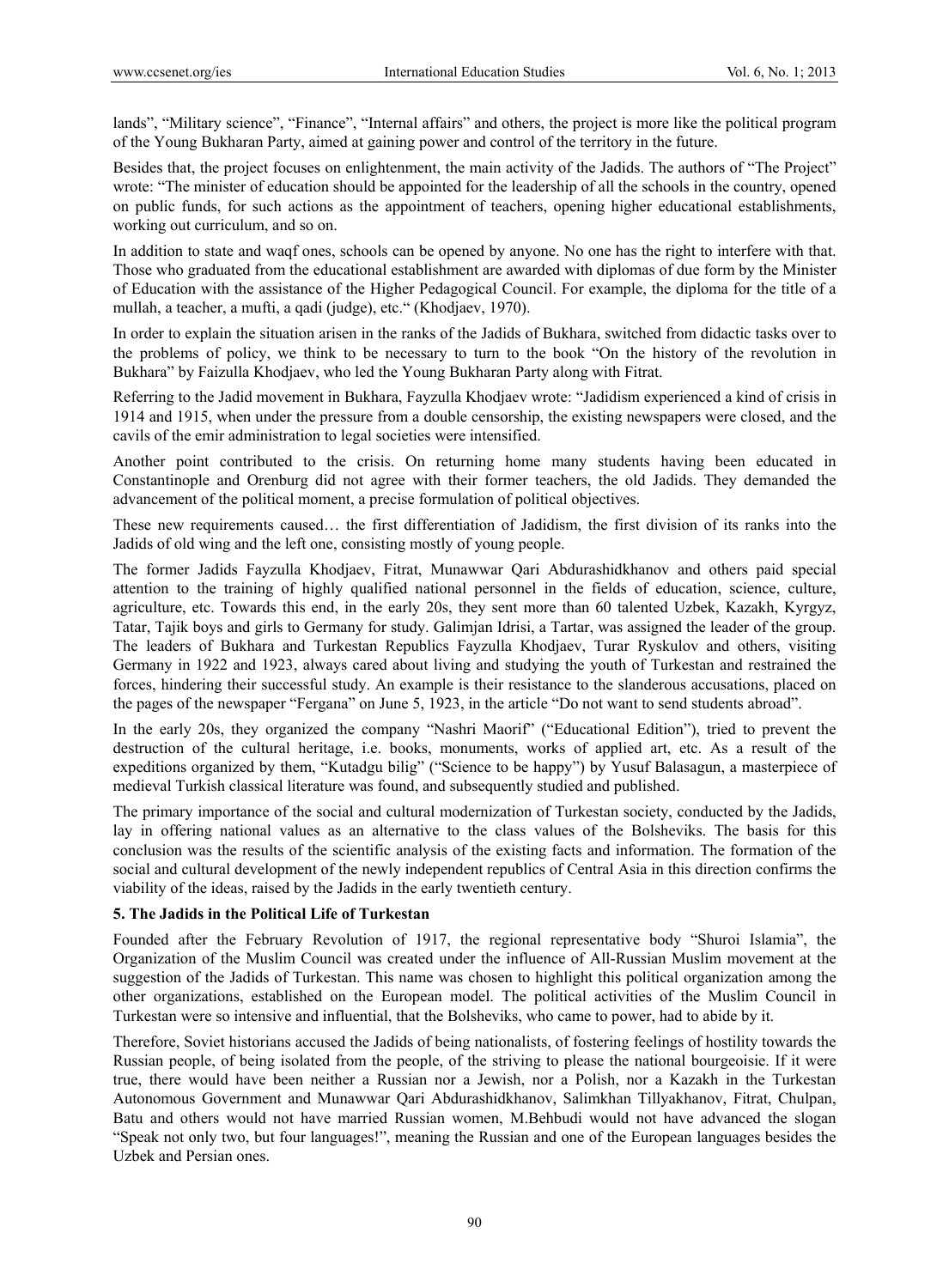M.Behbudi, who traveled a lot about the countries of the world, studied the structure of the state not only in eastern countries, but also in European ones, gave brief information about them in his textbooks and, based on their political system, specified three groups: 1) monarchical, 2) constitutional and parliamentary, and 3) republican. He being a citizen of the Emirate of Bukhara, knew perfectly that a monarchical state cannot give people happiness and freedom, therefore he wholeheartedly supported his colleagues in their aspiration to see Turkestan as a constitutional and parliamentary state (Behbudy, 1999).

A policy of violence, pursued by the colonial administration in the territory, faced to the strong pioneering movement of the Jadids of Turkestan that had intellectual, cultural and humane nature. A new, educated generation of Turkestan merchants, intellectuals and religious figures looked at the colonial power with doubt of its "legitimacy" for the first time. Mahmudkhoja Behbudi volunteered to arouse the hidden forces of the people in order to restore the national statehood and achieve freedom, and his multilateral social and political activities resulted in his becoming a real "father" of the Jadids of Turkestan.

The question: "What was Behbudi's view of the political situation in Turkestan?" can be answered the following words. He linked the progress of the people with enlightenment, with a radical change in its political status and gaining independence. In his numerous articles, he denounced the colonial policy of the tsarist government and mercilessly criticized the Russian Provisional Government and its laws. He knew that the people would not be able to achieve independence without fight. In the article "The presentation of the truth", he said that in history there were many examples of winning of own rights, that is to say: "The rights have to be won, no one will give them to anyone, peoples and nations can achieve their rights only united around a political movement ... We, Muslims, especially Turkestan Muslims do not want anyone or anything to restrict or put pressure on our religion and nation, we have neither a desire nor an aspiration to threaten someone's independence,". In this regard, he supports Munawwar Qari's idea: "Freedom is not given, it has to be taken" (Munawwar, 1917). However, he does not support Munawwar Qari's thought that freedom can be won with blood and sacrifice. Behbudi, like most of the Jadids, was on the side of bloodless fight against colonialism, so he was against the revolution. He thought that it was possible to achieve much, carefully following the activities of the State Duma and carrying on parliamentary struggle. Despite the fact that he was a supporter of the movement for autonomy, he thought the way of evolution to be the best in order to make progress. He believed that if Turkestan was a part of Russia, it would achieve independence.

On the debate over the state system at the congress, held in Turkestan after the February Revolution, Behbudi proposed that Turkestan take a special place in the structure of federal Russia: "In Tashkent there will be Centres and Medjlises consisting of a few people from each city and county of five provinces of Turkestan. They will engage in the legislative and executive activities, and tax collection. The Medjlis will mediate between Russian government and Muslims ... Naturally, it is necessary that the most of the representatives were Muslims, and least of them were Russians, the work should be carried out not by fiat or by force, but on the basis of compromise" (Behbudy, 1917). These ideas were reinforced by a policy document "The Project of Autonomy" adopted by the party of "Turk Adami markaziyati" (Turkic Federalists), founded in Skobelev city on July 12-14, 1917. M.Shokay writes about the preparation of this document: "National Center" prepared and entrusted to Shaislam Shaahmetbek to provide the documents necessary for the autonomy of Turkestan. He received all possible assistance in it from Mahmudkozha Behbudi, Ubaidullah Koja and me" (Shokai, 1999).

The Jadids, who wholeheartedly supported the ideas of the All-Russian Muslim movement, emphasized the autonomous self-dependency in the federal state structure of Russia, stated in this document. Behbudi advocates unity in the struggle for national liberation with his words: "We must make possible the creation of Russian Muslim federation without breaking ties with Russia, moreover, we, Turkestan Muslims must reject the positions of "old method adherents" and "the Jadids" and create a united alliance". Of course, Behbudi understood that the division of the national liberation movement into the groups, based on religion or ethnicity, weakens the struggle against the colonial system, and he believed that it was necessary to prevent bloodshed, the division of land and wealth on the way of the consolidation of Turkestan, because only a peaceful, bloodless way could bring to social and economic progress.Behbudi participated actively in the establishment of Turkestan mukhtariat, was the ideological inspirer of this process, and was elected a member of the Provisional Government of Turkestan muhtariat. In the early years, speaking about autonomy in his speeches and articles he meant a federation. Later, the concept of "mukhtariat" was processed politically, and in accordance with the Congress's decision got a new concept, "autonomy".

The declaration of the autonomy of Turkestan, which became the first victory of the national-democratic forces in the region, was not supported by "Shuroi Ulema". This movement united by the struggle against the colonial government, divided into groups, as the "father" of the Jadids, Behbudi said with regret: "Our differences in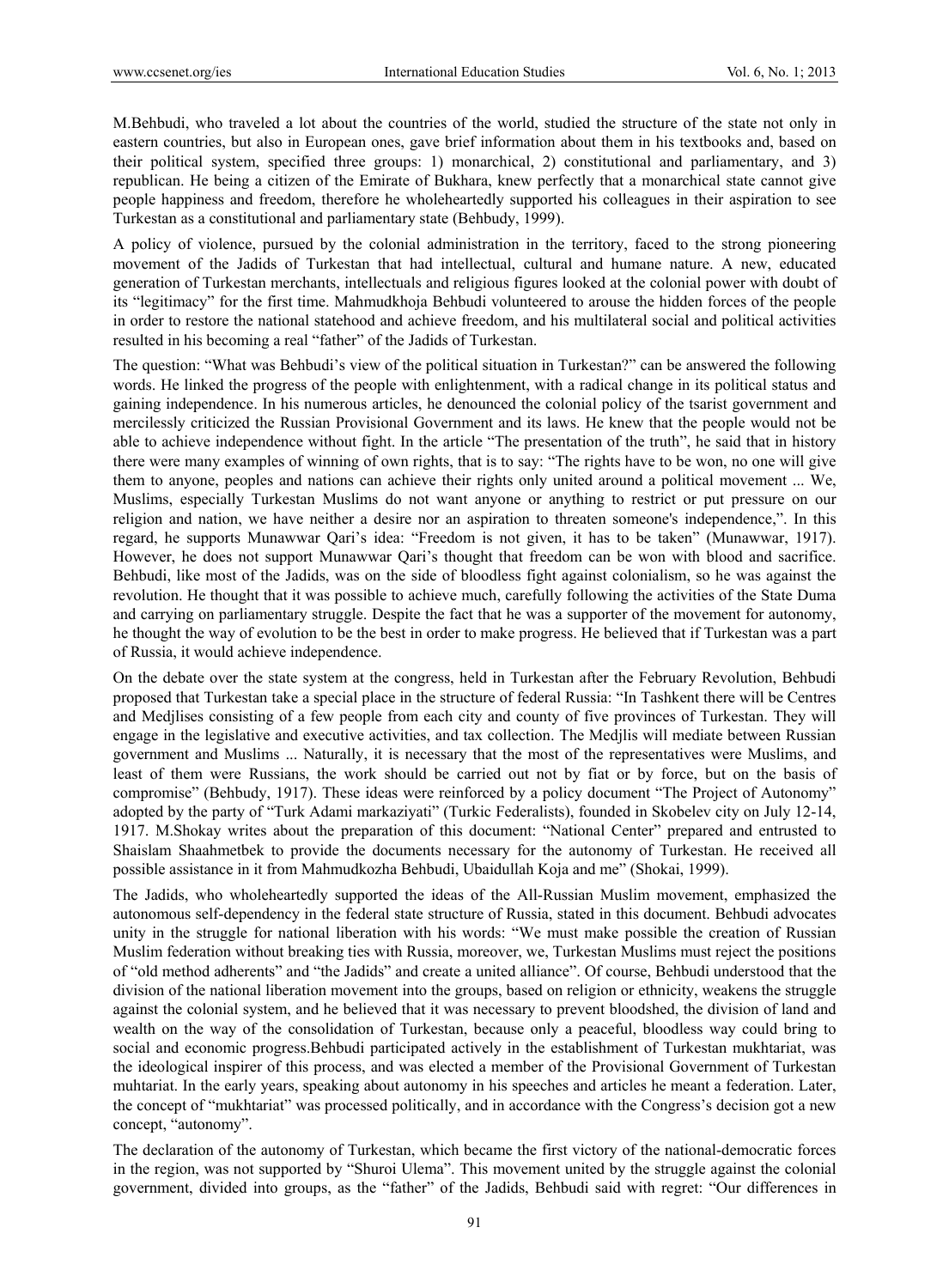beliefs have destroyed the unity, these troubles are our misfortune. If Turkestan joined, it would be the owner of the power of 15 million people that would be capable of shaking the earth" (Behbudy, 1917).

The hostility within the national liberation movement of Turkestan, due to differences in religious beliefs, was particularly noticeable in the solution of many matters arisen. For example, although the equality of women found support among "Shuroi Islamia", Muslim ulema held the opposite view in this matter. According to Behbudi, despite the fact that the ulema of Tashkent were asked to settle the matter of participation "of women in elections to the women's commission in yashmak, without men" many times, all these requests were not honored. National interests occupied a priority position in Behbudi's activity, that is, he supported the unification of all political forces, which were the supporters of the ideas of the national movement. According to Zaki Ahmed Wali, he did not like the Bolsheviks. Munawwar Qari, Behbudi and the rest of the Jadids spoke out against the Cadets and the socialists. The article "The best in any business is the golden mean" written by Behbudi in 1906, provided an appraisal of the four parties that had a wide spread occurrence in the metropolis. He called the first party a bureaucratic-despotic one, and the order, which it established, totally unfit for the free development of Turkestan. In his opinion, the program of the Social-Democratic Party would be harmful to the Muslims, the financial paragraphs of the programme were invariable, and the human's views on the family were not harmonious and "absolutely unsuited" for the rules of sharia. He did not find warm words about the Cadet party either, and in 1917 at the April congress, being disillusioned with the party because of its great-power ideas, subjected its positions to harsh criticism. The programme of the "Union of Russian Muslims" was similar to the one of the Cadets', but the party united Muslims with the religious, economic, and ideological points of view, so it was considered to be the most acceptable for the conditions of Turkestan (Behbudy, 1906). The elite, supported the Jadids' views, took these ideas of Behbudi as policy tasks for the political unification and created the ideological foundation for the establishment of the "Shuroi Islamia" party in the territory after the February Revolution.

Beginning with 1918-1919, the Bolshevik cadres were constantly sent to Turkestan from central Russia, in the mid 20s they flooded all the governmental agencies. Turkestan, in the full sense of the word, became a colony of the Soviet empire. The Jadids didn't want to put up with this situation. It was the time when a few of the former Jadids, who held high positions at top echelons of Soviet power, raised the issue of indigenization of the state apparatus. The Bolsheviks, stroke a blow on this few of the ex-Jadids, declared them nationalists and isolated from the society.

The Bolshevik leaders tightened the supervision of the activities of the ex-Jadids. For example, in 1919 Mahmudkhodja Behbudi with his friend Mardonkuli went abroad to participate in the peace conference in Paris. However, in the territory of the Emirate of Bukhara they were captured and brutally killed by the emir's executioners, and according to contemporaries, it was done with the help of the Bolshevik agents. The other members of the autonomy Ubaidullah Khodjaev, Saidnasyr Mirdjalilov and the leader of the underground organization "Milly ittihod" Munavvar Qari Abdurashidkhanov, and the others were subjected to repression since 1923. Ubaidullah Khodjaev languished in a cell of Butyrskaya prison with a Tatar politician Ilias Alkyn more than a year. At the end of 1929, Munavvar Qari Abdurashidkhanov was charged as one of the leaders of the counterrevolutionary organization "Milly ittihod", in 1930 he was shot and secretly buried in Vagankovskoye Cemetery with his comrades-in-arms Salimkhan Tillyakhanov, Said Ahrori from Uzbekistan, as well as the fighters for independence Zhusubek Aymautov, Abdurahman Baydildin from Kazakhstan and others. At the end of 1937, all the former prominent Uzbek, Kazakh, Tatar scientists and writers such as Abdurauf Fitrat, Gazi Alim Yunusov, Abdullah Qadiri, Chulpan, Bulat Saliev, as well as the state leaders of Uzbekistan and Kazakhstan Faizullo Khodjaev, Turar Ryskulov, Alikhon Buklikhanov and others were shot as the agents of foreign intelligence services, ardent nationalists, Pan-Turkists, fighting against the policy of the Soviet power. Thus, by the end of the thirties no figure of Turkestan Jadid movement escaped his life of execution by a firing squad. In 1937, all the former Jadids were destroyed. And even after their killing, until the mid-80s Jadidism was a taboo subject, and the names of the great representatives of this movement, such as Behbudi, Chulpan, Fitrat and others were impossible to mention without the label of "the enemy of the people" or "a nationalist".

The political and ethnic processes, occurred in the first quarter of the twentieth century in Turkestan, determined the areas of socio-political development. If the Jadids had not had the ideas to substantiate the nature and content of this development, as well as the political movement of the masses that had realized these ideas, the totalitarian power would not have met with strong resistance and it would not have reckoned with the national interests of the local people, and as a result, today's independent Central Asian states would get a completely different look.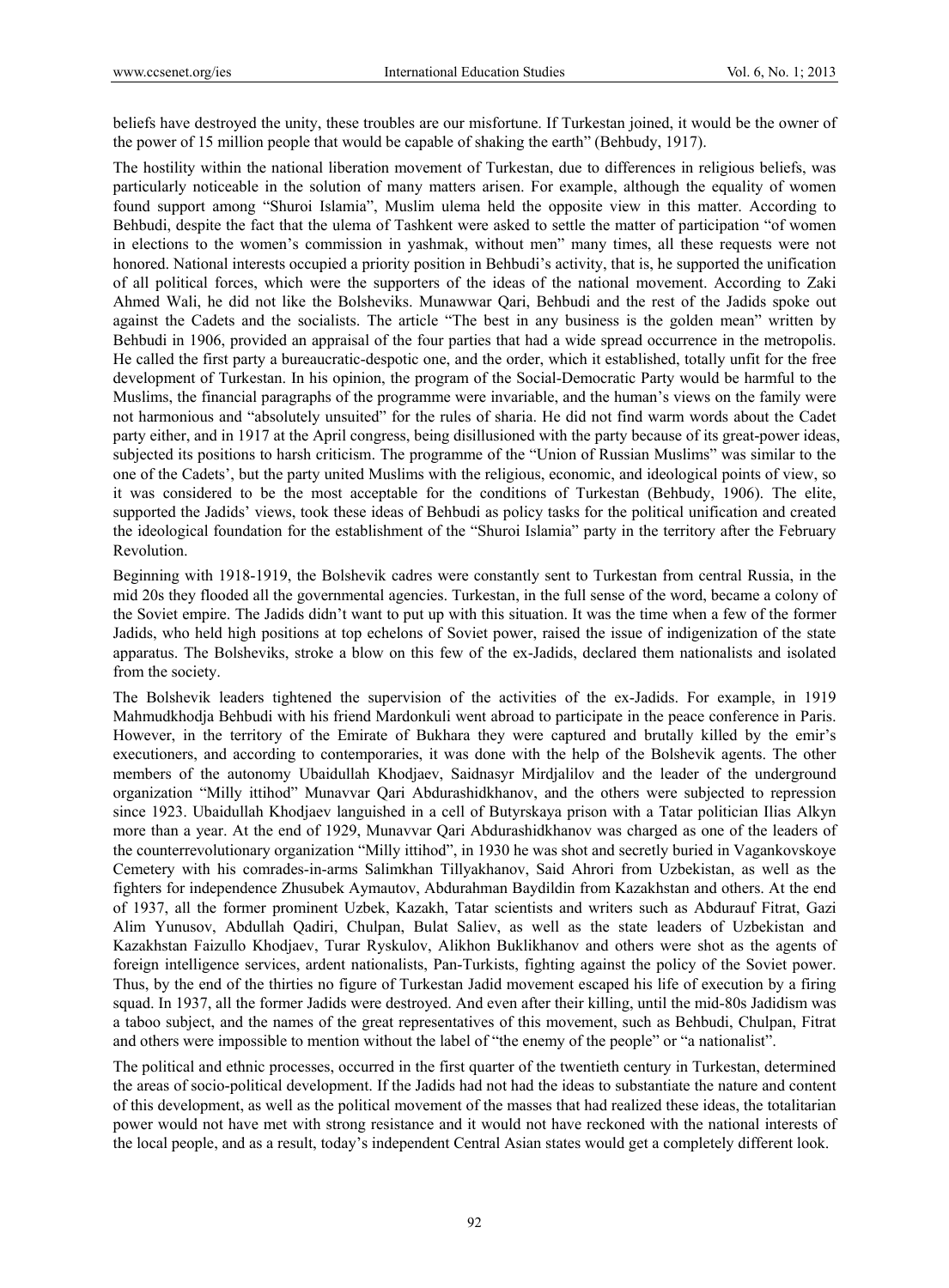## **6. Method**

In the theoretical and methodological basis of the research issue, the authors relied on the latest achievements of historians. During the study, a comparative historical source study analysis was conducted in order to classify the nature and content of the Jadid movement as a historical phenomenon. In the same way, the scientific work and socio-political activities of the brightest representatives of Jadidism were summed up by analyzing their literary works and social and political essays, and their political views were studied by the generally accepted scientific methods, such as the system-structural and theoretical cognition. In the appraisal of the socio-political history of Jadidism the authors were guided by objectivity principle. Due to the fact that the political, ideological, social and cultural phenomena of the movement were multilateral and contradictory, Soviet historiography, which described the phenomenon, was critically evaluated. Since the object of the research is many-sided, and the subject is complex, the studies took into account the requirements for the definition of their relationships and inner independence. The study used the methods that allowed the authors to complement the traditional historical consciousness, to restore historical truth through historiographical analysis to confirm or disprove some conclusions.

The conclusions and generalizations, made in the article regarding Jadidism and socio-political, cultural and educational ideas of the Jadids, can be used to update the curriculum of bachelors and undergraduates in specialty "history", as well as for forming of educational complexes in this area.

# **7. Conclusion**

The origination and formation of Jadidism in Turkestan had deep historical background. As the research conducted in Turkestan Territory showed, there were two main factors that influenced the formation of Jadidism in Turkestan. The first factor was generated by the inability of the mechanism of the self-renewal of the country's traditional society under colonial power conditions, resulting in the stagnation of the social development which the local people fell into. The influence of Russian civilization, with which the economic relations were relatively more developed, and which came face to face with the medieval conservatism in Central Asia. It made difficulties for the advancement of the civilization of the colonial power. The second factor was generated by the colonial superiority of tsarist Russia, which set the goal of Russification of the local population and trampled their traditions and customs. This goal of modernization could have accelerated the process of assimilation of Turkic peoples. In these circumstances, there arose Jadidism, the best movement that could lead the society out of the impasse and bring it to the world's civilization, keeping all national traits.

Despite the fact that the Jadids and colonial authorities had the similar goals of education, from an ideological point of view they were antithetical, so the Jadid educational system was not supported by the colonial power. Yet, with the support of masses the new-method schools were widespread in the territory and made certain progress in the improvement of literacy. Along with this, the educational activities of the Jadids also covered the economic modernization of the territory.

The Jadids' ideas about the social and cultural modernization of the society were not accepted by the Soviet government, but it had to give class nature to some provisions and use them in the program of reforms. It was related to the granting of autonomy to the local population and the renewal of the education and culture. The social and cultural development of the newly independent Central Asian republics have formed in the same direction, which demonstrates the vitality of the Jadids' ideas, risen in the early twentieth century.The political colour of the Jadid movement strengthened the ideology of the national liberation movement in the territory. Their evidence negated the "legitimacy" of the colonial power and the increased the opposition to colonial oppression of Russia. In addition, in its initial stage, the Soviet government was forced to reckon with the ideas of Jadidism. Thus, the political and ethnic processes in the first quarter of the twentieth century in Turkistan determined the directions of the socio-political development of the region. If the Jadids had not had the ideas to substantiate the nature and content of this development and the political movement of the masses to bring the ideas to fruition, the totalitarian power would not have met with strong resistance and it would not have reckoned with the national interests of the local people, and as a result, today's independent Central Asian states would get a completely different look.

The Jadids' ideas gained new meaning and direction in the public policy of the independent Central Asian republics, which came to existence after the collapse of the Soviet Union. One example of such cooperation is sending hundreds of young people to various developed countries, including Canada via "Bolashak", a government-sponsored program of the Republic of Kazakhstan.